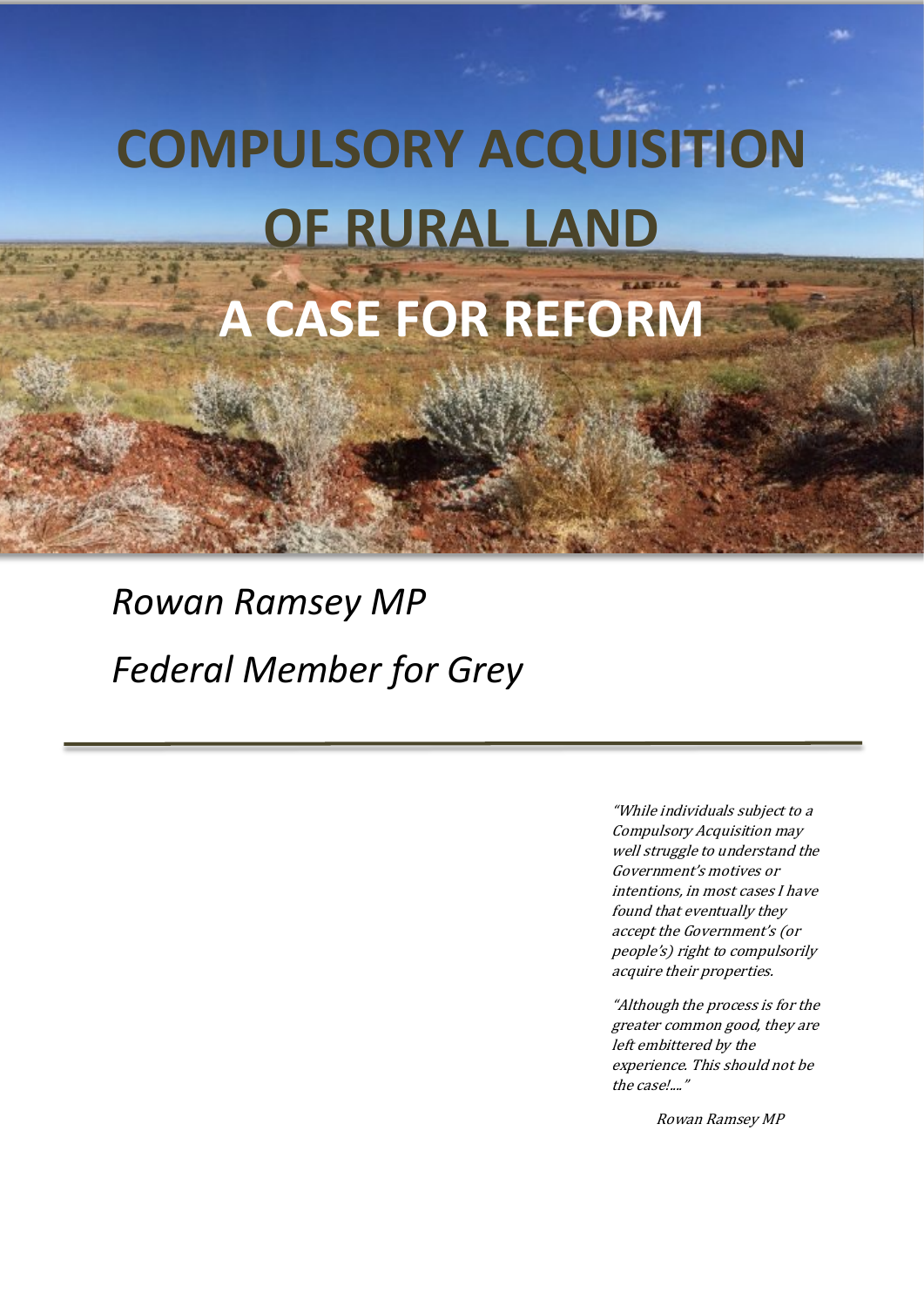#### **COMPULSORY ACQUISITION OF RURAL LAND - A CASE FOR REFORM**

#### **ROWAN RAMSEY**

#### **My Experience – Why we need reform**

Since being first elected in 2007 I have dealt with two compulsory acquisitions by the Commonwealth on behalf of the Department of Defence, one which at the time of acquisition was just out of my electorate (now included following a re-distribution) for the Port Wakefield Proof Range, and another completely within, for the Cultana expansion. Both have caused enormous amounts of stress and disruption to families who have lost their properties and outstanding matters surrounding compensation are still unresolved more than a decade later. There simply has to be a better way.

While individuals subject to a compulsory acquisition may well struggle to understand the government's motives or intentions, in most cases I have found that eventually they accept the government's (or people's) right to compulsorily acquire their properties. However, although the process is for the greater common good, they are left embittered by the experience. This should not be the case!

The primary acquisition process takes far too long. From the moment a government announces its intention to compulsorily acquire, property owners face circumstances where all management and investment decisions are viewed through the prism of an unknown timeframe. As difficult as this process is, it is over-shadowed by the drawn-out and nebulous process of seeking compensation that leaves people feeling victimised, disempowered and worthless.

#### **History of Cultana Expansion**

One of the two acquisitions I referred to earlier in this submission concerns the accumulation of five properties (or parts thereof) between Port Augusta, Whyalla and Iron Knob for the expansion of the Cultana Training Area.

The expansion was first announced by then Minister of Defence, Senator Robert Hill in 2005 and yet eight years elapsed before the Commonwealth actually activated the Compulsory Acquisition Order in 2013. It is worth noting that there has been no less than eight Ministers of Defence since Robert Hill!

This process was greatly extended by negotiations with the Native Title claimants with the Commonwealth choosing not to exercise the compulsory purchase orders until agreement had been reached with those parties. It was pointed out to me at the time that the government was intent on satisfying the demands of the groups with Native Title claims and unwilling to use its power of compulsory acquisition in their case, but had little concern for those who actually 'owned' the land through leasehold and pastoral leases.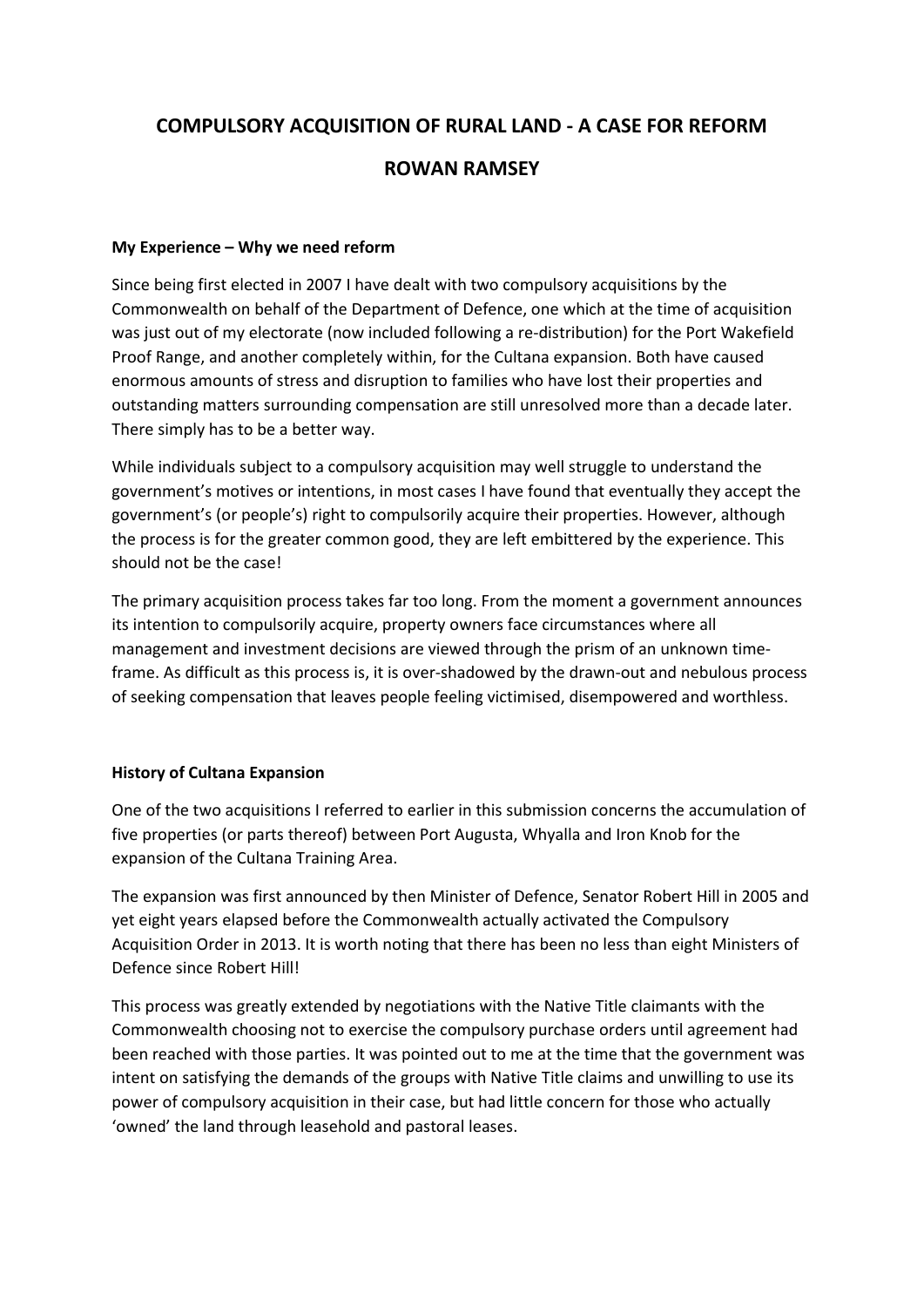#### **The Disempowerment of Land Holders**

Outsiders can only imagine the anxiety inflicted on these families throughout the period of quasi-negotiation. The threat of acquisition means they are effectively trapped, unable to divest their properties, uncertain of the value of any long-term investment in their business, unable to expand by buying neighbouring properties because they are unsure as to whether they can retain current properties as a base. One family suffered flooding through their homestead in that time and were faced with the dilemma as to whether repair properly of just patch-up. Do they replace floor coverings, cupboards and garden fences planning for the long-term or just make do?

Eventually the compulsory acquisition orders were issued in 2013 and I managed to convince the then Minister of State, Gary Gray, to pay the full 100% of the independent valuation (instead of the legislated 90%) in recognition of the long period of indecision the families had endured thus far and I was grateful for that consideration.

However, one of the properties, Corunna, was issued with an order to compulsorily acquire their entire property when only about 20% of it was required by Defence. It was the intention of Defence to use the other 80% to gift to the Native Title claimants as a bargaining tool to obtain an Indigenous Land Use Agreement. One can only imagine the anguish of this particular family who faced the prospect of losing their property only to see it *gifted* to someone else to continue the same operations as they had for generations.

On this particular issue the French family (the owners) took the Commonwealth to court and won with the Federal Court ruling that the purchase of the extra 80% was illegal. Jubilant at first the family was distraught when the Commonwealth chose to appeal this decision. I made representations to the relevant ministers at the time, but to no avail, the minister ruled the appeal was to proceed.

At this time (2013) a change of government occurred and I made strong representations to the new minister and eventually he decided he Commonwealth should not proceed with the appeal. It was a significant win for fairness, but a graphic example of just one of the things that are wrong with the whole process of Compulsory Acquisition.

#### **The Path to Compensation**

It was at this time the former owners of the properties embarked on the long, drawn out process of seeking 'compensation' to address accumulated and future losses brought about by this whole process.

The former land holders were advised to get specialist legal and financial representation to formulate their claims. All have found the process long, arduous and to this stage, spectacularly unrewarding.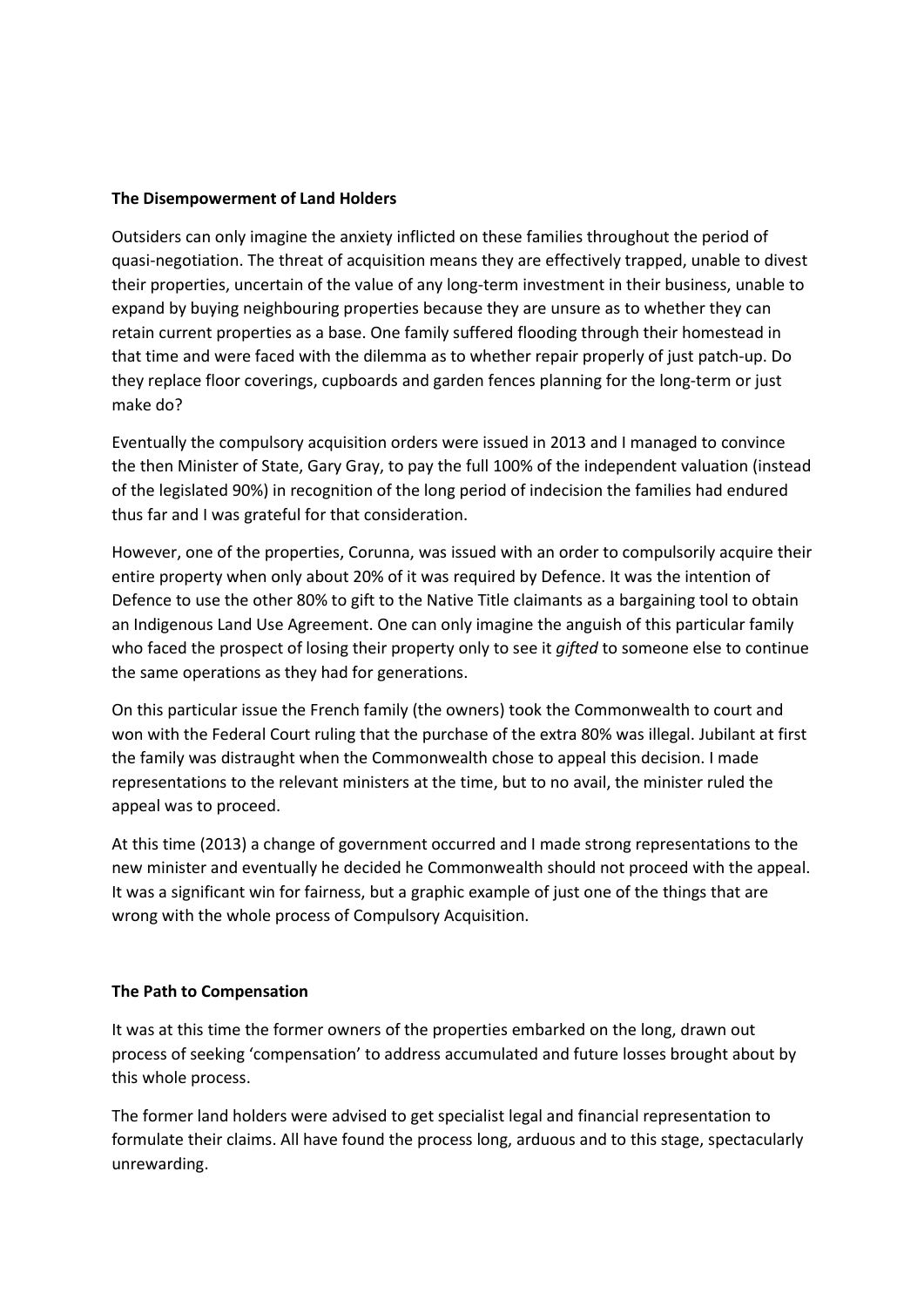Most of the landholders have had their legal expenses covered by the Commonwealth, however it is on the premise that this debt will be held against their eventual payouts (assuming they are successful). Collectively the former property owners are increasingly concerned the professionals they have engaged have no incentive to bring matters to a close. It doesn't stretch the imagination far to identify the financial reward for the legal profession in stringing out the process as long as possible!

Some portions of the properties were held or operated by different legal entities held within greater family structures and the former owners are planning to lodge multiple claims elevating extra levels of complexity in these cases. Consequently, in the seven years since the Compulsory Acquisitions were issued, only one claim has been settled with multiple claims from the different entities involved with the other properties either in a state of negotiation, rejected or yet to be lodged. In the case where claims are rejected by the Commonwealth litigants (the former owners) are left in complete confusion and struggling to know what to do next.

#### **Why We Must Do Better**

Clearly this process is totally unsatisfactory. It is incredibly expensive for both the Commonwealth and the dispossessed landholders; it is lining the pockets of the legal profession with either tax-payer or land holder's dollars and it is effectively eroding the lives of families who have done nothing wrong. Law abiding families that were contributing in no insignificant way to the nation's wealth, employing other Australians, paying their taxes and wanting little more than the opportunity to pass their working assets onto their descendants. Worth noting also is the former land holders have spent hundreds of hours preparing their claims, dealing with lawyers and government officials and as they sit around the table negotiating or at home pawing over records, it is clear that having been drawn into this process against their will, they are the only ones involved who are not compensated for their time. It is a message that their time is worthless while all others involved have extremely valuable contributions to make! *Surely they deserve much better!*

#### **A Solution**

Having concluded that the Commonwealth has the right to acquire property compulsorily for public benefit then it becomes a matter of how the nation should treat those who stand to lose the most (the landholders). We must engineer changes so they are put in a far stronger position, one where they may be able to view the disruption to their lives as an opportunity.

The basis of building trust with the landholders is firstly to give them certainty and secondly to put a minimum offer on the table that greatly improves the financial position of them and their families. This should be formalised in a **'Protected Minimum Offer' (PMO)** to be put to the landholders at the time of the announcement of the government's intention to acquire the land for the public good**.** 

The PMO should be determined as a valuation three times an independent valuation of the whole contiguous property. While others may suggest a different multiple to determine this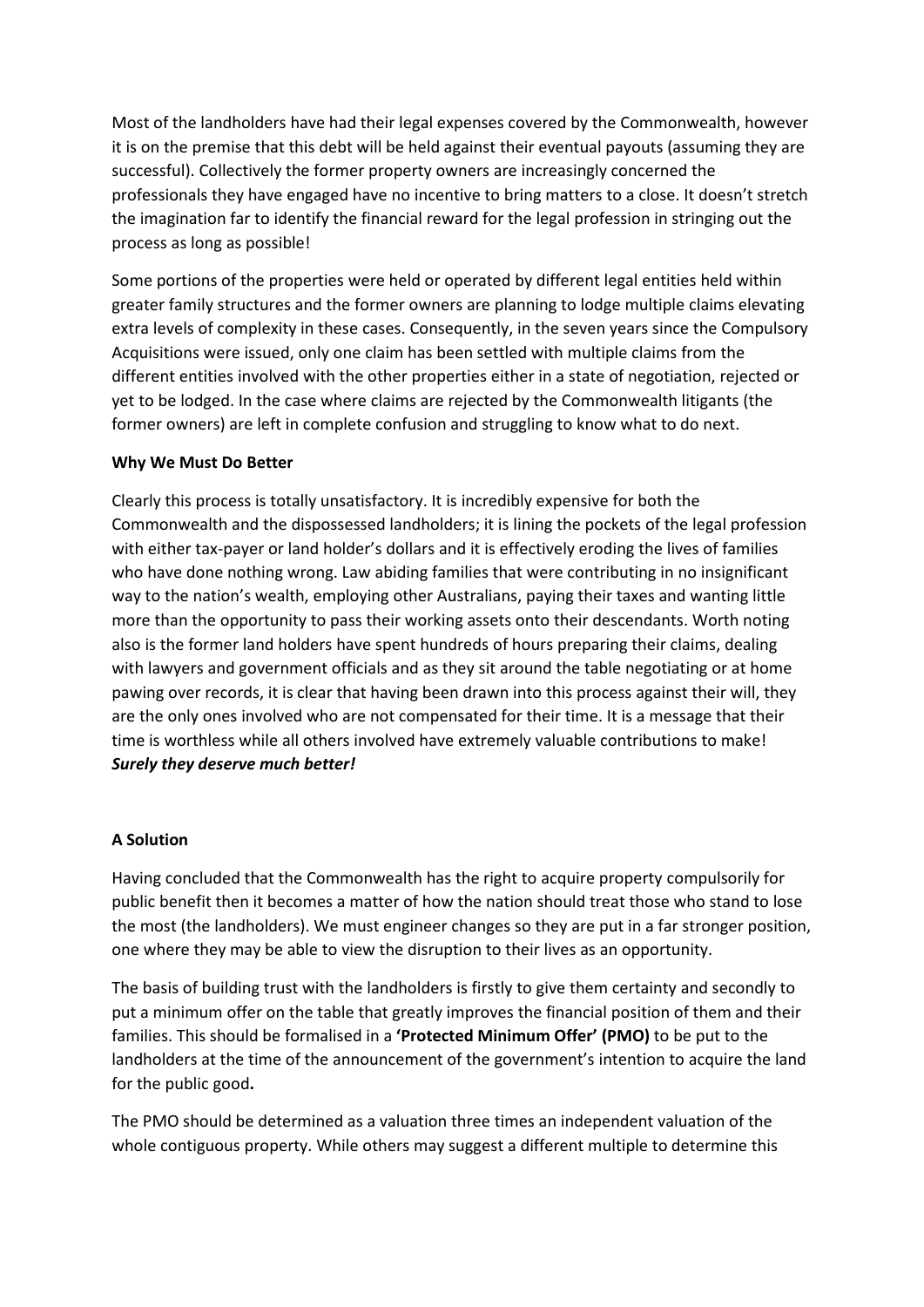figure, it is essential the PMO should be of such a value that the average business would view the advent of the Commonwealth acquisition of their property as an economic opportunity.

By offering a PMO of three times the market value, the landholder knows from day one day that they will be forced to accede to the rights of the state, as is the case at the moment, but they will also know that their family farming business wherever it chooses to relocate or re-invest will be significantly enhanced.

The landholders would retain the right to refuse the deal, however in that case the circumstances would revert to the current arrangements with all its inherent uncertainty and high legal and emotional cost.

Should the landholder accept the PMO (likely most would), there should be provision for a 'claw back' facility. Given the Commonwealth had announced an '*intention to purchase',* and tabled a PMO and then for other reasons, the eventual completion of the task may take some years, or perhaps even never be completed. This claw back provision should allow the landholders to either stay in place until the final decision is made or return if it falls over completely.

Until the point of final decision the landholders should have the opportunity to stay in place operating their business (even though they had accepted the offer) on a 'lease back' arrangement at market rates until such matters are decided. They may or may not choose to take up this offer. Essentially it gives them the opportunity to move on in a financial sense, but retain an interest perhaps largely for sentimental reasons if the eventual project does not proceed.

In the case where the landholders elected to stay and in the fairly unlikely case that the government's previous plans for the property fail, the property should be placed on the open market and the previous landholders should not be precluded from purchasing the property. While this would lead to a substantial financial penalty for the Commonwealth it has the great bonus of ensuring that meticulous consideration is given to the absolute necessity of the project before public announcements are made in the first instance.

By accepting a PMO the landholder has committed to a voluntary sale and the Commonwealth will have the right to proceed. It is highly unlikely the landholder would refuse the offer given its generosity and the knowledge that rejection of the offer would allow the Commonwealth to proceed under the current Compulsory Acquisition arrangements. In this case the landholders would subsequently forfeit their property rights (and have to fight for compensation in the current unsatisfactory manner). Alternatively if the project fails they would be able to repurchase and be in a much stronger financial position to do so. Whatever the outcome, the whole process would have increased their viability.

The great gains of this methodology are fairly easily identified:

The Commonwealth would all but eliminate legal actions and associated costs of those actions.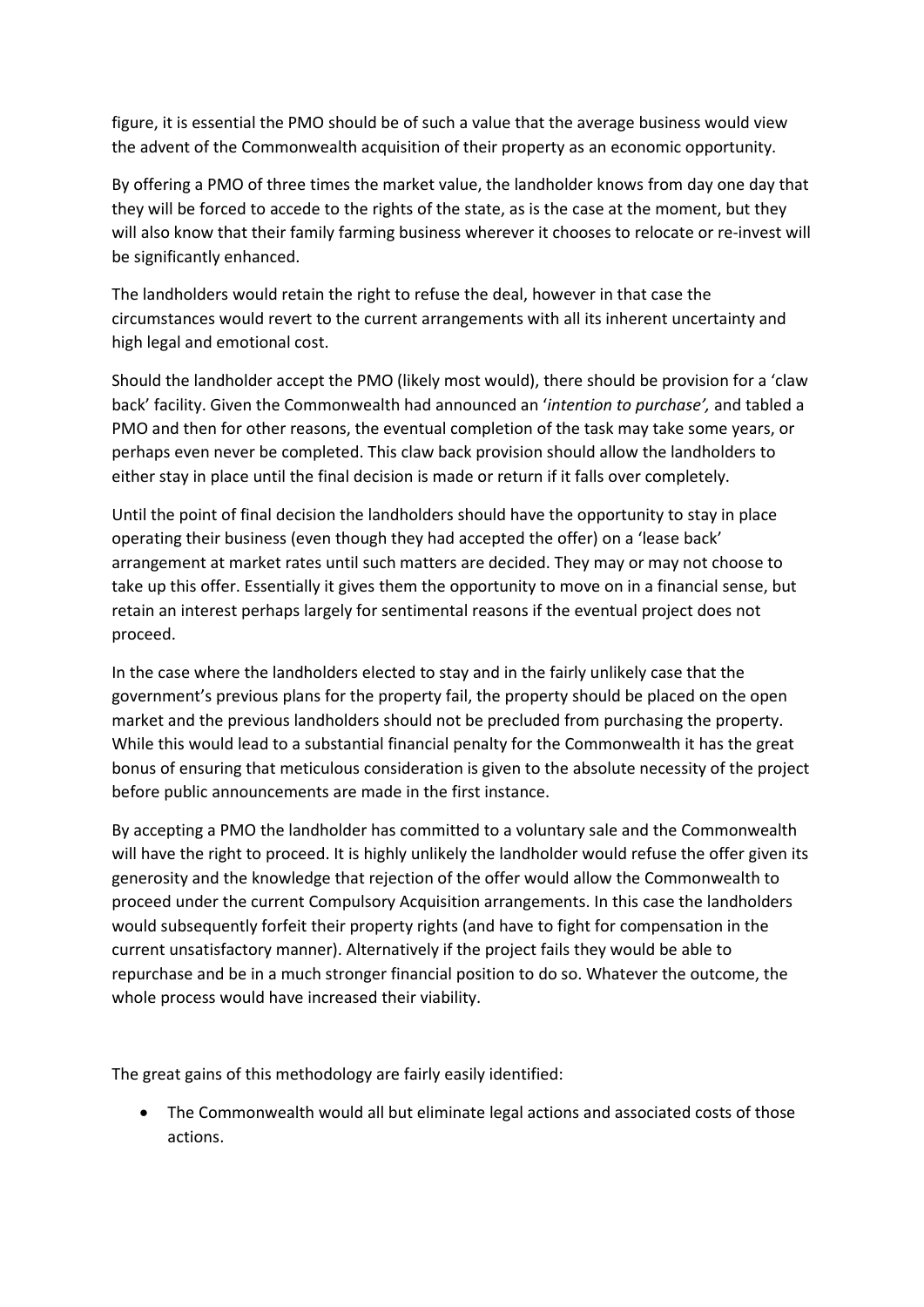- The families concerned would be given a certain future and guaranteed outcome from day one of the process. On that basis they would be able to make solid decisions for their future based on that certainty.
- The family businesses would be spared the mental anguish and sense of persecution
- The Commonwealth would be seen as acting as a body of 'good faith' towards it citizens

#### **A Much Fairer Outcome**

What has now become apparent is that the 2013 Cultana acquisition effectively valued the properties on that date and while the former owners were given some consideration at the time the balance of their claims are yet to be resolved. While they have sought their full and rightful compensation since the time of property confiscation the price of similar properties has risen by about 80%. As most have been awaiting final settlement before considering re-investment in the industry they have seen the value of their claims in real-terms for the purpose of buying replacement land effectively slashed by 40%.

In the case of the other Port Wakefield acquisition which I referred to at the beginning of this paper, the claims have now been fully settled after a 20 year period. However it is worth noting that while the original acquisition allowed the property owners to stay in place, subsequent acquisitions their property was eroded to the point where it became unviable, a modern day "death by a thousand cuts". The compensation scheme I propose would have circumvented this outcome by purchasing the whole property in the first effort.

Reaching a situation where landholders are at least willing, if not enthusiastic to relinquish their properties, would take much of the heat out of the local arguments and while others may not welcome the development it is unlikely that sufficient support is generated to fuel public dissent on the issue.

The underlying strength of this approach is that it delivers certainty to both the landholder and the Commonwealth. Landholders know they will be generously rewarded (a tripling of wealth), but it must be made clear that if the PMO is accepted the Commonwealth has the right to proceed.

#### **Excess Land Accumulated by Commonwealth**

Various alternatives remain for land management on the excess land purchases. Landholders may choose to remain, selling only the land directly required for the project, although this would seem an unlikely circumstance given the potential for the financial gain on offer for a complete sale. Another alternative may include the Commonwealth leasing out the unaffected parts of the property for agricultural purposes, possibly even to the original landholder, or they may even elect to sell those parts of the property not required with the new owners being fully aware that they would be adjacent to a Commonwealth facility operating within the boundaries of the original leases.